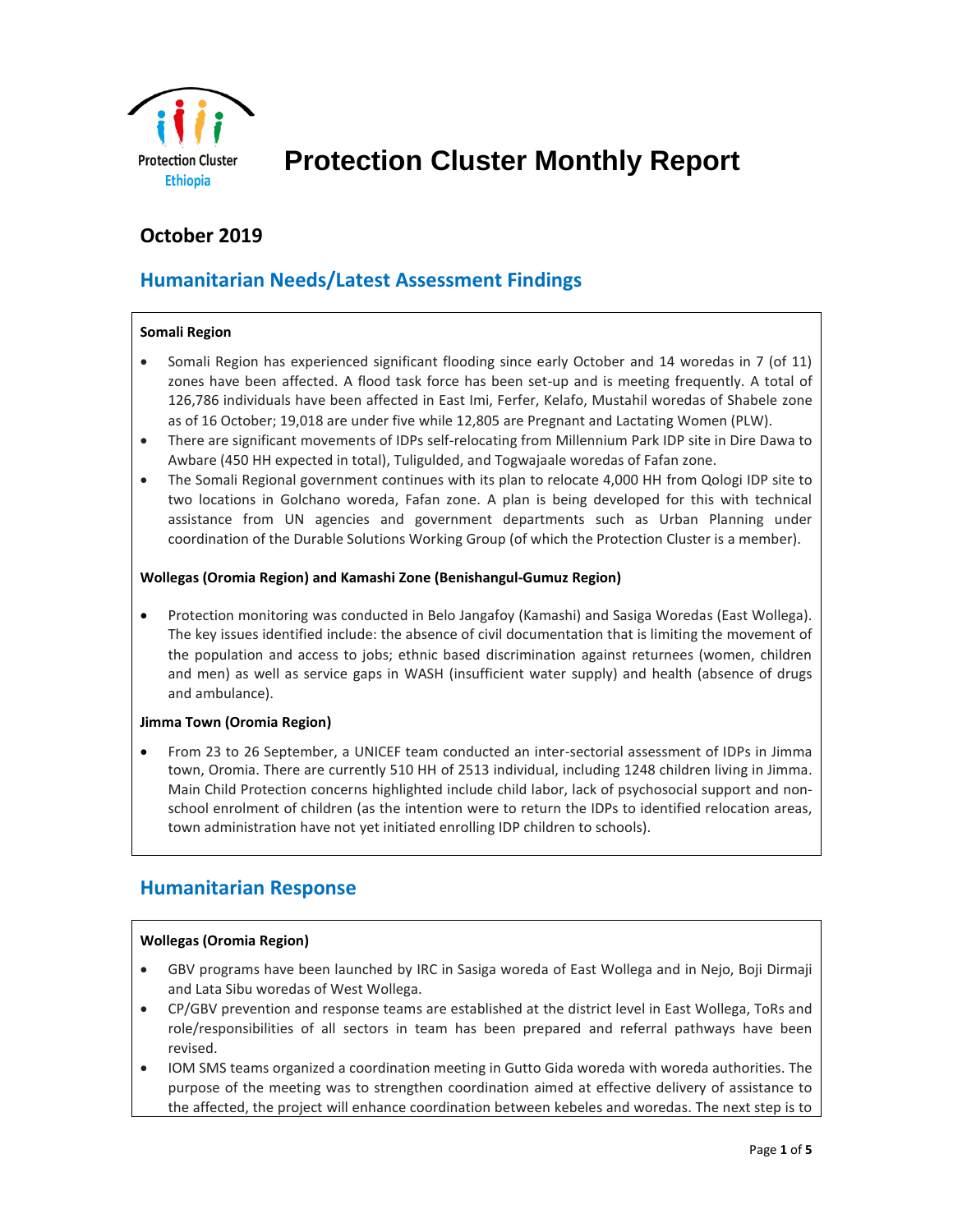also start holding regular meetings in Sasiga woreda.

- Launch of IOM SMS activities in West Wollega has been delayed due to insecurity and inaccessibility of displacement/return locations.
- The Bilateral Peace and Development Bureau (BPDB) organized a meeting in Nekemte on 15 October. BPDB briefed partners about the role of the office which includes, inter-government relations, peacebuilding and capacity development on peacebuilding, cultural awareness/education, infrastructure development and livelihoods.
- BPDB plans to conduct research into joint initiatives between regions from November 2019 to January 2020. Partners were informed that any activity contributing to peace and development across areas covered should coordinate with BPDB.
- IOM/MHPSS celebrated World Mental health day in collaboration with partners and Government line departments in Nekemte. A workshop was organized and facilitated by IOM to raise awareness and train partners on Psychosocial First Aid (PFA).
- The Senior Protection Advisor (SPA) from RCO visited Nekemte and held a meeting with Protection Cluster members. During the meeting partners provided an overview of their activities. In return the SPA informed the partners of her role to support different clusters (provide strategic and technical guidance), advising the EHCT, promoting and mainstreaming the centrality of protection.

#### **Somali Region**

- BoWCA has prepared a 5-point response plan for the flood emergency in the Somali Region. Activities include provision of MHPSS interventions, increase community awareness on prevention and reporting of violence, exploitation and abuse, strengthen community structures, women development army and child clubs to provide minimum services (prevent, monitor and address CP/GBV issues), strengthen CP/GBV case management system and provision of dignity kits to IDP women and girls.
- The Protection Cluster held a 3-day workshop for members from 22-24 October 2019. Facilitators from Addis Ababa and Jijiga attended and there were a total of 36 participants attended from across the region.

#### **West Guji (Oromia Region) and Gedeo (SNNP Region)**

#### GBV

- In the reporting period UNFPA in collaboration with Ethiopian Midwifes Association (EMA) conducted Post Abortion Care (PAC) training for six days for a total of 21 midwives, nurses and health officers from Gedeo and West Guji zones.
- UNFPA in collaboration with Ethiopian Midwifes Association (EMA) conducted Minimum Initial Service Package (MISP) for Reproductive Health training for four days for 30 front line health service providers Gedeo and West Guji zones.
- Partnership for Pastoralists Development Association (PAPDA) started implementation of community based SRH and GBV project in Gedeo and West Guji zones. Two zonal project coordinators have been hired by PAPDA. Six health centers from Gedeo zone and West Guji zones are selected to establish Women Friendly Service (WFS) centers and 30 social workers are hired and provided induction. Thus far 11 community conversation sections are conducted by PAPDA.
- 20 SGBV survivors (13 sexual, 5 domestic and 2 physical) identified and received appropriate services as per their informed consent.
- On job technical support and mentoring to WoWCYA and its partners continued on strengthening referral pathway and ensuring SGBV survivors access to multi-sector services is in-line with GBV case management protocol.
- Community awareness raising conducted on SGBV, HTP and SRH that reached approximately 8,000 community members; orientation on SGBV services directory and SRH services provided for two kebele administration leaders.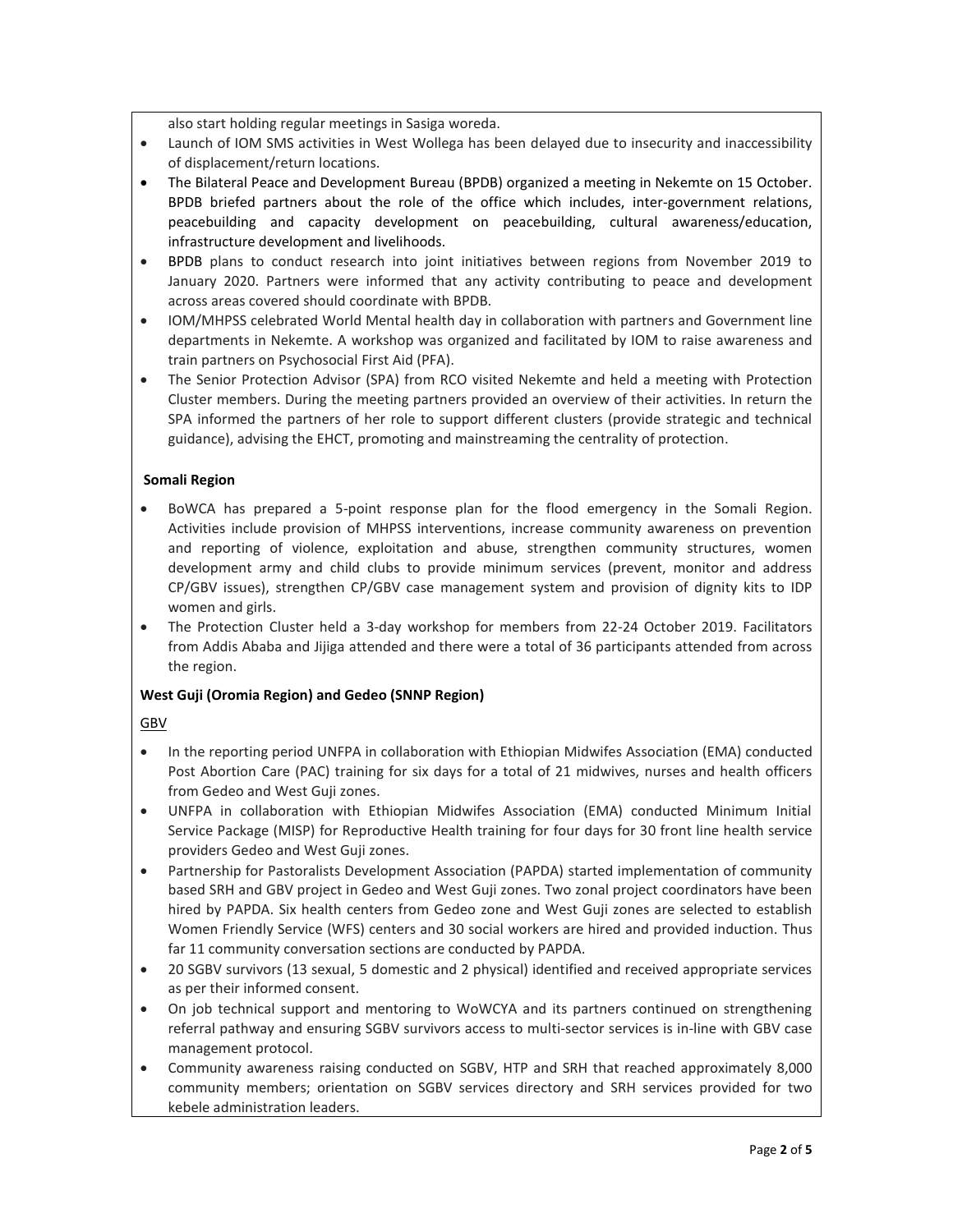- Provided regular monitoring support to seven health facilities (two hospitals and five health centers) to strengthening referral directory and build the capacity of CMR trained health care providers.
- Emergency RH kit including post rape treatment kit distribution plan is finalized and distribution of kits started on 14 October.

#### Human Rights and Protection Monitoring

- From 15-16 October, 50 military personnel based in Gedeo and West Guji were trained on basic human rights, rights of arrested and detained persons, SGBV and the role of human rights in peacebuilding.
- World vision to launch a project "integrated emergency WASH, shelter, agriculture and protection response for IDPs and returnees" that will be conducted in Kercha woreda of West Guji.
- DRC to expand protection monitoring activities to Soke Chiga and Hebo Molicha, two additional kebeles in Kercha woreda and Gedeb woreda in Gedeo zone.

#### Site Management Support (SMS)

- SMS targets and indicators for the West Guji and Gedeo multi-cluster Response Plans have been agreed by SMS Working Group members and shared with ICCG locally.
- IOM SMS is implementing an area-based approach in return locations, delivering coordination and community self-representation support at kebele and woreda levels, with a small number of physical works interventions. UNHCR/ANE is focused on rehabilitation of public infrastructure through QIPs.
- IOM/SMS is undertaking a site profiling that includes service mapping, population data in 19 kebeles in West Guji, access permitting. Resulting Kebele Profiles will be shared monthly and circulated to stakeholders for up-to-date snapshots of Kebele progress and gaps.
- UNHCR/ANE SMS has almost completed the construction of a school and a health post in Sike Bukisa Kebele of Hambela Wamana woreda

#### Housing, Land and Property (HLP)

- Group information sessions were conducted in Kercha woreda Banko Baya Kebele for 294 individuals (222M/72F) and 269 (125M/144F) individuals in Hibbo Molicha. A total of 563 (347M/216F) individuals received information on housing land and property rights and their entitlements. The group information sessions in Banko Baya targeted proposed shelter and WASH beneficiaries as part of the first step of facilitating due diligence procedures. The beneficiaries were informed about replacement of lost or destroyed HLP documents as well as importance of having legitimate use or possession of land before shelter interventions proceed.
- ICLA teams provided individualized legal counselling during the reporting period in Chorso Golja for 27 (19M/8F), in Banko Baya, for 149 (95M/54F) and for 102 (78M/24F) in Hibbo Molicha. The counselling provided was on HLP with majority of the beneficiaries interested in receiving technical guidance on the process of replacing their HLP documents that were lost or destroyed during the conflict.
- ICLA teams are engaging the Kercha woreda land use and administration office to facilitate the replacement of land tenure documents particularly land holding certificates for over 100 beneficiaries who received information and counselling HLP. The officials noted that they do not have the printing paper required and are currently unable to facilitate the printing of the documents as a result. ICLA will follow up on the support needed including provision of printing paper to support the replacement process for beneficiaries in the woreda.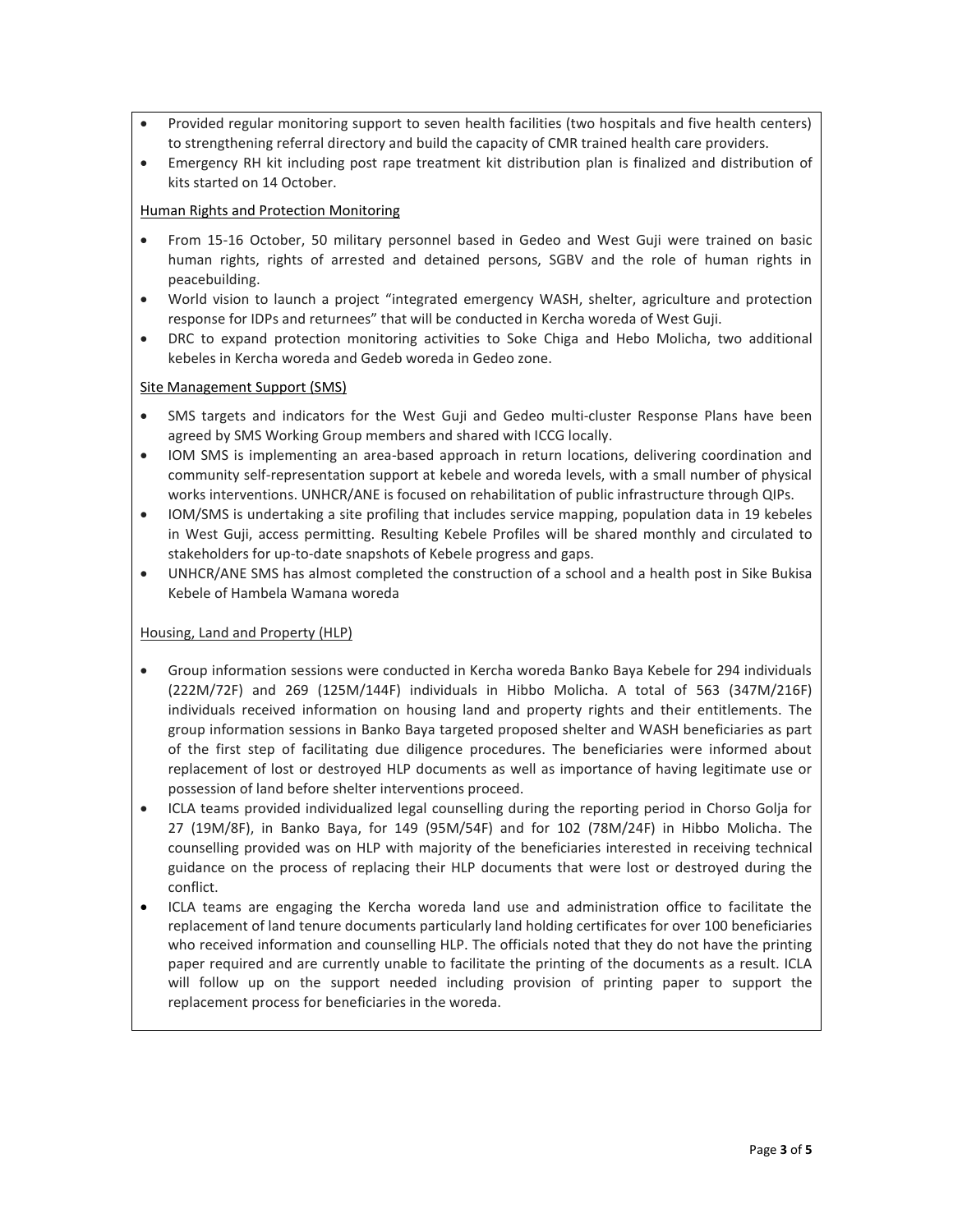# **Inter-Cluster Issues**

#### **East Hararge (Oromia Region) and Dire Dawa**

- East Hararge IDP sites are overdue for food (or cash for food) distribution. The latest round should have been distributed/disbursed approximately weeks ago in all sites and IDPs report being in serious debt to local shopkeepers and burning old shoes and plastic bottles for cooking fuel due to lack of resources. Lack of food is a particular protection concern given the ongoing measles risk in the area.
- Lack of clarity over the coordination of Dire Dawa and the Hararges continues to cause challenges for implementation and coordination on the ground.
- Need for coordination structure in Dire Dawa to also coordinate the response in Millennium Park IDP site as well as activities in the Hararges.

#### **West Guji (Oromia Region) / Gedeo (SNNP Region)**

- In Sake Udotu kebele in Birbissa Kojowa in West Guji, health partners have stopped their mobile clinics due to insecurity prevailing in the kebele.
- New displacements in Abaya woreda and 145 HHs displaced from Ledo kebele to neighboring safe kebeles due to armed conflict.
- Scholastic materials for children, food and shelter are the top priority needs identified through protection monitoring.
- In West Guji, authorities requested durable solutions and peacebuilding programs to ensure interethnic social cohesion is sustainable.

#### **Wollegas (Oromia Region) and Kamashi Zone (Benishangul-Gumuz Region)**

- In many circumstances, returnees have left their children behind with their relatives due to concerns of ongoing security threats in the return areas. Separated children are at a heightened risk because they are separated from their parents and there are identified child survivors as well as perpetrators among the hosting families and communities. In this reporting period of one month, two alleged rape cases of separated children, have been reported by WoWCYA offices.
- Arkumbe Health Center, that was damaged during conflict, is not yet restored and health service is below MISP standard, no medication and medical equipment inside HC other than emergency drug kits and maternal and child health service provision is not possible.

### **Key Messages**

- A total of 580,000 women and girls do not have access to CMR services and health centers lack medical commodities - resulting in potential unwanted pregnancies, STIs, HIV, lack of forensic evidence, unsafe abortions and preventable maternal deaths.
- There is a lack of availability of skilled social work force for provision of Case Management and MHPSS for survivors. Separate meeting space is needed for confidential counseling services for child protection and GBV survivors in offices of the Women, Children and Youth Affairs, at the woreda and zonal levels.
- IDPs residing in Millennium Park in Dire Dawa are at risk of immediate forced eviction and a clear update is needed from both the Dire Dawa and Somali Region authorities regarding: (1) Current arrangements for assistance to IDPs that relocated by the authorities from Millennium Park to Somali Region (Erer Woreda, Sitti Zone) and those that self-relocated to Aw Barre; (2) Plans for the